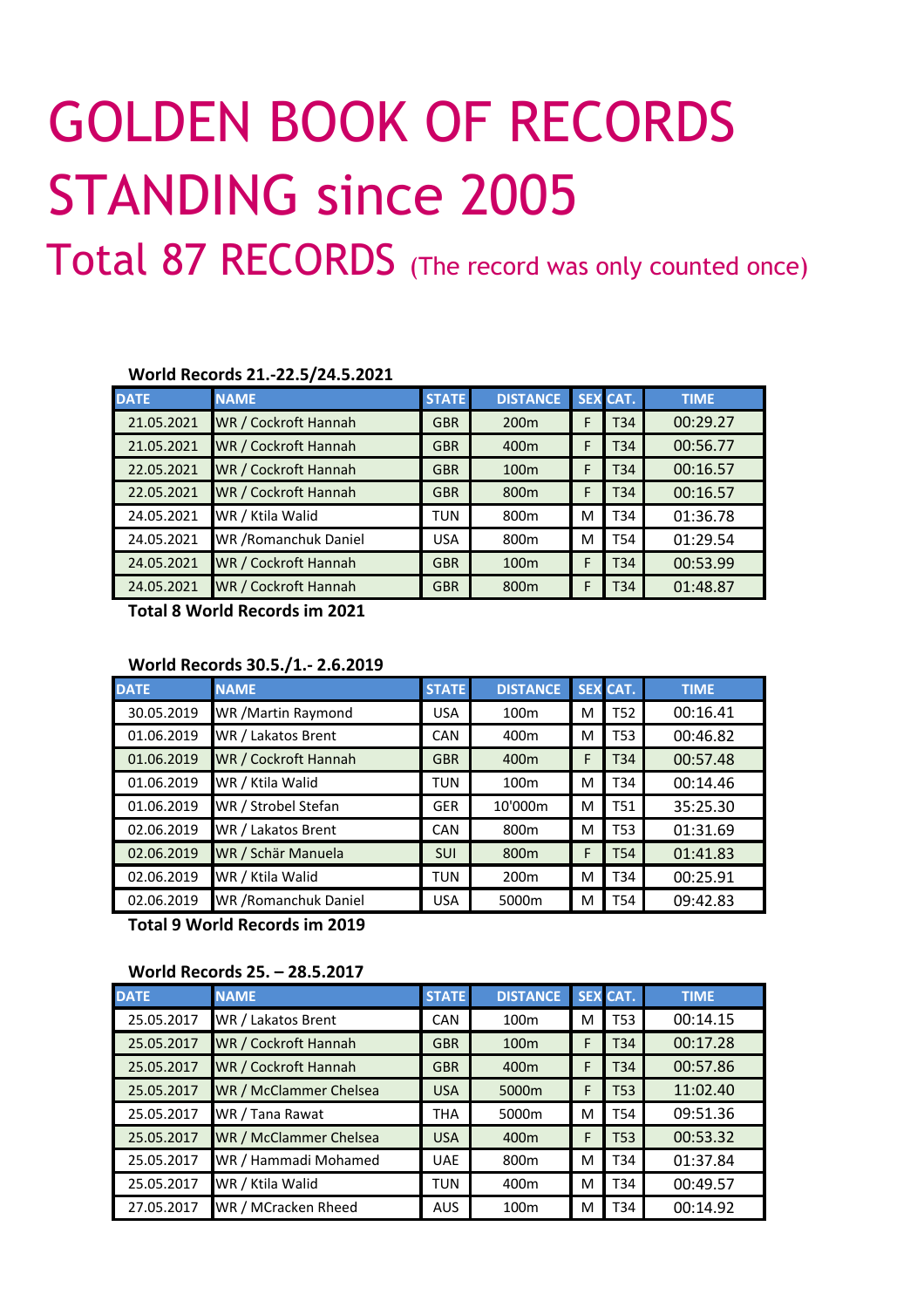| 27.05.2017 | WR / Lakatos Brent     | CAN        | 100 <sub>m</sub> | м | T53        | 00:14.10 |
|------------|------------------------|------------|------------------|---|------------|----------|
| 27.05.2017 | WR / Cockroft Hannah   | <b>GBR</b> | 400 <sub>m</sub> | F | T34        | 00:57.73 |
| 27.05.2017 | WR / Ktila Walid       | <b>TUN</b> | 400m             | M | T34        | 00:49.08 |
| 27.05.2017 | WR / Hug Marcel        | <b>SUI</b> | 1 0000m          | M | T54        | 15:45.05 |
| 28.05.2017 | WR / Kinghorn Samantha | <b>GBR</b> | 200 <sub>m</sub> | F | <b>T53</b> | 00:26.91 |
| 28.05.2017 | WR / Ktila Walid       | <b>TUN</b> | 200 <sub>m</sub> | M | T34        | 00:26.21 |
| 28.05.2017 | WR / Lakatos Brent     | CAN        | 200 <sub>m</sub> | м | T53        | 00:25.04 |
| 28.05.2017 | WR / Cockroft Hannah   | <b>GBR</b> | 800 <sub>m</sub> | F | T34        | 01:55.73 |
| 28.05.2017 | WR / McClammer Chelsea | <b>USA</b> | 800 <sub>m</sub> | F | <b>T53</b> | 01:45.90 |
| 28.05.2017 | WR / Lakatos Brent     | CAN        | 800 <sub>m</sub> | M | T53        | 01:31.91 |
| 28.05.2017 | WR / Tana Rawat        | <b>THA</b> | 5000m            | M | T54        | 09:49.17 |
| 28.05.2017 | WR / Hug Marcel        | SUI        | 5000m            | м | T54        | 09:49.26 |

**Total 21 World Records im 2017** 

# **World Records 4. / 6. - 7.6.2015**

| <b>DATE</b> | <b>NAME</b>                  | <b>STATE</b> | <b>DISTANCE</b> | <b>SEX</b> | CAT.       | <b>TIME</b> |
|-------------|------------------------------|--------------|-----------------|------------|------------|-------------|
| 04.06.2015  | WR / Richter Becky           | <b>CAN</b>   | 100 m           | F          | <b>T51</b> | 00:28.31    |
| 04.06.2015  | WR / Kotaja Amanda           | <b>FIN</b>   | 100 m           | F          | <b>T54</b> | 00:15.64    |
| 04.06.2015  | WR / Piispanen Toni          | <b>FIN</b>   | 100 m           | M          | <b>T51</b> | 00:20.47    |
| 04.06.2015  | WR / Martin Raymond          | <b>USA</b>   | 100 m           | M          | <b>T52</b> | 00:16.46    |
| 04.06.2015  | WR / Ktila Walid             | <b>TUN</b>   | 100 m           | M          | T34        | 00:14.95    |
| 04.06.2015  | WR / Richter Becky           | <b>CAN</b>   | 200 m           | F          | <b>T51</b> | 00:53.56    |
| 04.06.2015  | WR / Cockroft Hannah         | <b>GBR</b>   | 200 m           | F          | T34        | 00:30.51    |
| 04.06.2015  | WR / Ballard Angela          | <b>AUS</b>   | 400 m           | F          | <b>T53</b> | 00:54.70    |
| 04.06.2015  | WR / McFadden Tatyana        | <b>USA</b>   | 400 m           | F          | <b>T54</b> | 00:51.90    |
| 04.06.2015  | WR / Martin Raymond          | <b>USA</b>   | 400 m           | M          | <b>T52</b> | 00:55.19    |
| 04.06.2015  | WR / Ballard Angela          | <b>AUS</b>   | 800 m           | F          | <b>T53</b> | 01:47.48    |
| 04.06.2015  | WR / McFadden Tatyana        | <b>USA</b>   | 800 m           | F          | <b>T54</b> | 01.42.72    |
| 04.06.2015  | WR / Ktila Walid             | <b>TUN</b>   | 800 m           | M          | T34        | 01:40.21    |
| 04.06.2015  | WR / George Joshua           | <b>USA</b>   | 800 m           | M          | <b>T53</b> | 01:34.43    |
| 04.06.2015  | WR / McFadden Tatyana        | <b>USA</b>   | 1500 m          | F          | <b>T54</b> | 03:13.27    |
| 04.06.2015  | WR / Martin Raymond          | <b>USA</b>   | 1500 m          | M          | <b>T52</b> | 03:29.79    |
| 04.06.2015  | WR / McClammer Chelsea       | <b>USA</b>   | 5000 m          | F          | <b>T53</b> | 11:04.54    |
| 06.06.2015  | WR / Richter Becky           | <b>CAN</b>   | 400 m           | F          | <b>T51</b> | 01:47.62    |
| 06.06.2015  | WR / Cockroft Hannah         | <b>GBR</b>   | 400 m           | F          | <b>T34</b> | 00:59.42    |
| 06.06.2015  | WR / McFadden Tatyana        | <b>USA</b>   | 5000m           | F          | <b>T54</b> | 11:04.54    |
| 07.06.2015  | WR / Genyn Peter             | <b>BEL</b>   | 200 m           | M          | <b>T51</b> | 00:38.08    |
| 07.06.2015  | WR / Richter Becky           | <b>CAN</b>   | 800 m           | F          | <b>T51</b> | 03:59.03    |
| 07.06.2015  | WR / De Preez Nicolas Pieter | <b>RSA</b>   | 10000m          | M          | <b>T51</b> | 35:50.96    |

**Total 23 World Records im 2015** 

# **World Records 24.6. + 26.6. -27.6.2010**

| <b>DATE</b> | <b>NAME</b>            | <b>STATE</b> | <b>DISTANCE</b>  |   | <b>SEX CAT.</b> | <b>TIME</b> |
|-------------|------------------------|--------------|------------------|---|-----------------|-------------|
| 24.06.2010  | WR / Stilwell Michelle | CAN          | 100 m            |   | <b>T52</b>      | 00:19.52    |
| 24.06.2010  | WR / Bösch Beat        | SUI          | 100 m            | M | T52             | 00:16.98    |
| 24.06.2010  | WR / Bushell Mickey    | <b>GBR</b>   | 100 m            | M | T53             | 00:14.47    |
| 24.06.2010  | WR / Stilwell Michelle | <b>CAN</b>   | 200 <sub>m</sub> |   | <b>T52</b>      | 00:35.82    |
| 24.06.2010  | WR / Sukman Hong       | <b>KOR</b>   | 200 m            | M | T53             | 00:32.86    |